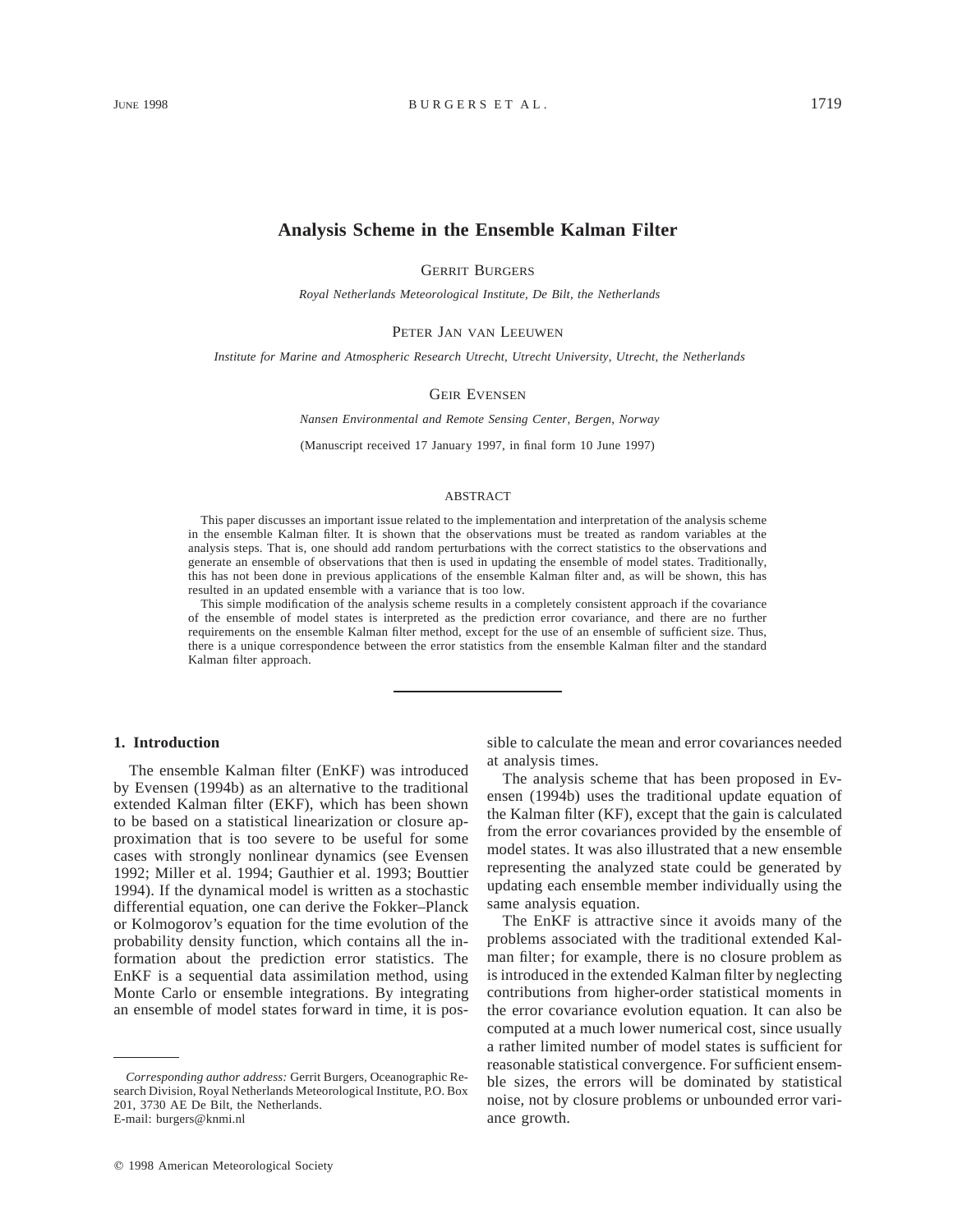The EnKF has been further discussed and applied with success in a twin experiment in Evensen (1994a) and in a realistic application for the Agulhas Current using Geosat altimeter data in Evensen and van Leeuwen (1996).

A serious point that will be discussed here and was not known during the previous applications of the EnKF is that for the analysis scheme to be consistent one must treat the observations as random variables. This assumption was applied implicitly in the derivation of the analysis scheme in Evensen (1994b) but has not been used in the following applications of the EnKF. It will be shown that unless a new ensemble of observations is generated at each analysis time, by adding perturbations drawn from a distribution with zero mean and covariance equal to the measurement error covariance matrix, the updated ensemble will have a variance that is too low, although the ensemble mean is not affected.

A similar problem is present in the ensemble smoother proposed by van Leeuwen and Evensen (1996), although there only the posterior error variance estimate is influenced since the solution is calculated simultaneously in space and time.

There was also another issue pointed out in Evensen (1994b): the *error covariance* matrices for the forecasted and the analyzed estimate,  $P<sup>f</sup>$  and  $P<sup>a</sup>$ , are in the Kalman filter defined in terms of the true state as

$$
\mathbf{P}^f = \overline{(\boldsymbol{\psi}^f - \boldsymbol{\psi}^t)(\boldsymbol{\psi}^f - \boldsymbol{\psi}^t)^T}, \tag{1}
$$

$$
\mathbf{P}^a = \overline{(\boldsymbol{\psi}^a - \boldsymbol{\psi}^t)(\boldsymbol{\psi}^a - \boldsymbol{\psi}^t)^T}, \tag{2}
$$

where the overbar denotes an expectation value,  $\psi$  is the model state vector at a particular time, and the superscripts *f, a,* and *t* represent forecast, analyzed, and true state, respectively. However, since the true state is not known, it is more convenient to consider *ensemble covariance* matrices around the ensemble mean  $\overline{\psi}$ ,

$$
\mathsf{P}^f \simeq \mathsf{P}^f_e = \overline{(\psi^f - \overline{\psi^f})(\psi^f - \overline{\psi^f})^T},\tag{3}
$$

$$
\mathsf{P}^a \simeq \mathsf{P}_e^a = \overline{(\psi^a - \overline{\psi^a})(\psi^a - \overline{\psi^a})^{\mathrm{T}}},\tag{4}
$$

where now the overbar denotes an average over the ensemble. It will be shown that if the ensemble mean is used as the best estimate, the ensemble covariance can consistently be interpreted as the error covariance of the best estimate.

This leads to an interpretation of the EnKF as a purely statistical Monte Carlo method where the ensemble of model states evolves in state space with the mean as the best estimate and the spreading of the ensemble as the error variance. At measurement times each observation is represented by another ensemble, where the mean is the actual measurement and the variance of the ensemble represents the measurement errors.

Ensembles of observations were used by Daley and Mayer (1986) in an observations system simulation experiment, and more recently by Houtekamer and Derome (1995) in an ensemble prediction system, and by A. F. Bennett (1996) as well (personal communication) as well to derive posterior covariances for the representer method. Recently, Houtekamer and Mitchell (1998) have used ensembles of observations in the application of an ensemble Kalman filter technique.

In the following sections we will present an analysis of the consequences of using the ensemble covariance instead of the error covariance, and then present a modification of the analysis scheme where the observations are treated as random variables. Finally, the differences between the analysis steps of the standard Kalman filter, the original EnKF, and the improved scheme presented here will be illustrated by a simple example. An application of the improved scheme to a more complex example, that of the strongly nonlinear Lorenz equations, is treated in Evensen (1997).

## **2. The standard Kalman filter**

It is instructive first to review the analysis step in the standard Kalman filter where the analyzed estimate is determined by a linear combination of the vector of measurements **d** and the forecasted model state vector  $\psi$ <sup>f</sup>. The linear combination is chosen to minimize the variance in the analyzed estimate  $\psi^a$ , which is then given by the equation

$$
\psi^a = \psi^f + \mathsf{K}(\mathbf{d} - \mathsf{H}\psi^f). \tag{5}
$$

The Kalman gain matrix **K** is given by

$$
\mathbf{K} = \mathbf{P}^f \mathbf{H}^{\mathrm{T}} (\mathbf{H} \mathbf{P}^f \mathbf{H}^{\mathrm{T}} + \mathbf{W})^{-1}.
$$
 (6)

It is a function of the model state error covariance matrix  $P<sup>f</sup>$ , the data error covariance matrix **W**, and the measurement matrix **H** that relates the model state to the data. In particular, the true model state is related to the true observations through

$$
\mathbf{d}^t = \mathbf{H}\boldsymbol{\psi}^t,\tag{7}
$$

assuming no representation errors in the measurement operator **H**, while the actual measurements are defined by the relation

$$
\mathbf{d} = \mathbf{H}\boldsymbol{\psi}^t + \boldsymbol{\epsilon}, \tag{8}
$$

with  $\epsilon$  the measurement errors. The measurement error covariance matrix is defined as

$$
W = \overline{\epsilon \epsilon^{T}}
$$
  
= 
$$
\frac{d - H\psi'(d - H\psi')^{T}}{(d - d')(d - d')^{T}}
$$
  
= 
$$
\frac{d}{dt} \left(1 - d\psi'(d - d')^{T}\right)
$$
 (9)

As usual, we assume that  $(\mathbf{d} - \mathbf{d}^t)(\boldsymbol{\psi} - \boldsymbol{\psi}^t)^T = 0$ .

The error covariance of the analyzed model state vector is reduced with respect to the error covariance of the forecasted state as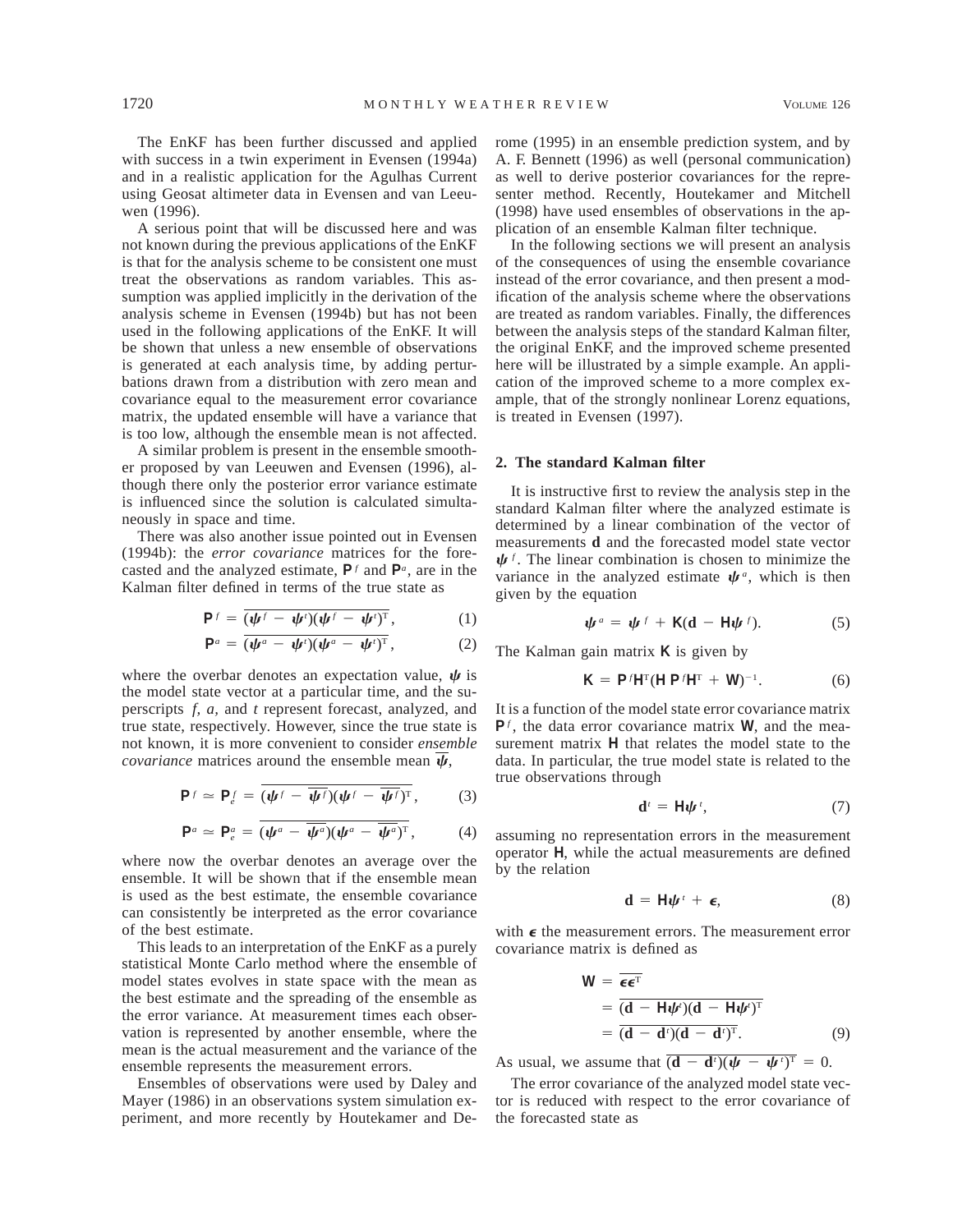$$
= (\mathbf{I} - \mathbf{K} \mathbf{H}) (\overline{\boldsymbol{\psi}^f - \boldsymbol{\psi}^i}) (\overline{\boldsymbol{\psi}^f - \boldsymbol{\psi}^i})^T (\mathbf{I} - \mathbf{K} \mathbf{H})^T + \mathbf{K} (\overline{\mathbf{d} - \mathbf{d}^i}) (\mathbf{d} - \mathbf{d}^i)^T \mathbf{K}^T
$$
\n
$$
= (\mathbf{I} - \mathbf{K} \mathbf{H}) \mathbf{P}^f (\mathbf{I} - \mathbf{H}^T \mathbf{K}^T) + \mathbf{K} \mathbf{W} \mathbf{K}^T
$$
\n
$$
= \mathbf{P}^f - \mathbf{K} \mathbf{H} \mathbf{P}^f - \mathbf{P}^f \mathbf{H}^T \mathbf{K}^T + \mathbf{K} (\mathbf{H} \mathbf{P}^f \mathbf{H}^T + \mathbf{W}) \mathbf{K}^T
$$
\n
$$
= (\mathbf{I} - \mathbf{K} \mathbf{H}) \mathbf{P}^f. \tag{10}
$$

Note that after inserting Eq. (5) in the definition of **P***<sup>a</sup>*, Eq. (7) is used by adding  $H\psi^t - d^t = 0$ . The further derivation then clearly states that the observations **d** must be treated as random variables to get the measurement error covariance matrix into the expression.

 $\mathsf{P}^a = \overline{(\boldsymbol{\psi}^a - \boldsymbol{\psi}^t)(\boldsymbol{\psi}^a - \boldsymbol{\psi}^t)^{\mathrm{T}}}$ 

The analyzed model state is the best linear unbiased estimate. This means that  $\psi^a$  is the linear combination of  $\psi$ <sup>*f*</sup> and **d** that minimizes Tr**P** =  $\overline{(\psi - \psi')^T(\psi)}$  $-\psi$ <sup>t</sup>), if model errors and observations errors are unbiased and are not correlated.

#### **3. Ensemble Kalman filter**

The analysis scheme in the EnKF was originally based on Eq. (10). If one takes an ensemble of model states such that the error covariance of the forecasted ensemble mean coincides with the ensemble covariance and one performs an analysis on each of the ensemble members, then the *error covariance* of the analyzed *ensemble mean* is given by Eq. (10) as shown in Evensen (1994b). However, the *ensemble covariance* is reduced too much, unless the measurements are treated as random variables. The reason is that in the expression for the analyzed ensemble covariance there will be no analog to the term  $\mathbf{K}(\mathbf{d} - \mathbf{d}^t)(\mathbf{d} - \mathbf{d}^t)^T \mathbf{K}^T = \mathbf{K} \mathbf{W} \mathbf{K}^T$  of Eq. (10), and spurious correlations arise because all ensemble members are updated with the the same measurements. The covariance of the analyzed ensemble is then

$$
\tilde{\mathbf{P}}^a = (\mathbf{I} - \mathbf{K} \mathbf{H}) \mathbf{P}^f (\mathbf{I} - \mathbf{K} \mathbf{H})^T. \tag{11}
$$

This expression contains one factor,  $(I - KH)$ , too many. The effect of this term can be illustrated using a simple scalar case with  $P_f = 1$  and  $W = 1$ . The analysis variance should then become  $P^a = 0.5$ , while Eq. (11) would give  $\tilde{P}^a = 0.25$ .

The original analysis scheme was based on the definitions of  $P^f$  and  $P^a$  as given by Eqs. (1) and (2). We will now give a new derivation of the analysis scheme where the ensemble covariance is used as defined by Eqs. (3) and (4). This is convenient since in practical implementations one is doing exactly this, and it will also lead to a more consistent formulation of the EnKF.

The difference between the original EnKF and the modified version presented here is that the observations are now treated as random variables by generating an ensemble of observations from a distribution with mean equal to the first-guess observation and covariance equal to **W**. Thus, we define the new observations

$$
\mathbf{d}_j = \mathbf{d} + \boldsymbol{\epsilon}_j,\tag{12}
$$

where *j* counts from 1 to *N,* the number of model state ensemble members.

The modified analysis step of the EnKF now consists of the following updates performed on each of the model state ensemble members:

$$
\boldsymbol{\psi}_j^a = \boldsymbol{\psi}_j^f + \mathbf{K}_e(\mathbf{d}_j - \mathbf{H}\boldsymbol{\psi}_j^f). \tag{13}
$$

The gain matrix  $K_e$  is similar to the Kalman gain matrix used in the standard Kalman filter (6) and is defined as

$$
\mathbf{K}_e = \mathbf{P}_e^f \mathbf{H}^{\mathrm{T}} (\mathbf{H} \mathbf{P}_e^f \mathbf{H}^{\mathrm{T}} + \mathbf{W})^{-1}.
$$
 (14)

Note that Eq. (13) implies that

$$
\overline{\psi^a} = \overline{\psi^f} + \mathsf{K}_e(\overline{\mathbf{d}} - \mathsf{H}\overline{\psi^f}). \tag{15}
$$

Thus, the relation between the analyzed and forecasted ensemble mean is identical to the relation between the analyzed and forecasted states in the standard Kalman filter in Eq. (5), apart from the use of  $P_e$  instead of  $P$ .

Moreover, the covariance of the analyzed ensemble is reduced in the same way as in the standard Kalman filter as given by Eq. (10),

$$
\mathbf{P}_e^a = \overline{(\mathbf{\psi}^a - \overline{\mathbf{\psi}^a})(\mathbf{\psi}^a - \overline{\mathbf{\psi}^a})^T}
$$
  
=  $(\mathbf{I} - \mathbf{K}_e \mathbf{H}) \mathbf{P}_e^f + O(N^{-1/2}),$  (16)

where Eqs. (13) and (15) are used to get

$$
\boldsymbol{\psi}^a - \overline{\boldsymbol{\psi}^a} = (\mathbf{I} - \mathbf{K}_e \mathbf{H}) (\boldsymbol{\psi}^f - \overline{\boldsymbol{\psi}^f}) + \mathbf{K}_e (\mathbf{d} - \overline{\mathbf{d}}), \quad (17)
$$

otherwise the derivation is as for Eq. (10). The finite ensemble size fluctuations, which have on the average zero mean and  $O(N^{-1/2})$  rms magnitude, are proportional to  $W - (\mathbf{d} - \overline{\mathbf{d}})(\mathbf{d} - \overline{\mathbf{d}})^T$  and  $(\boldsymbol{\psi} - \overline{\boldsymbol{\psi}})(\mathbf{d} - \overline{\mathbf{d}})^T$ .

Note that the introduction of an ensemble of observations does not make any difference for the update of the ensemble mean since this does not affect Eq. (15).

Also in the forecast step the correspondence between the standard Kalman filter and the EnKF is maintained. Each ensemble member evolves in time according to a model

$$
\boldsymbol{\psi}_j^{k+1} = \mathcal{M}(\boldsymbol{\psi}_j^k) + d\mathbf{q}_j^k, \tag{18}
$$

where *k* denotes the time step, *M* is a model operator,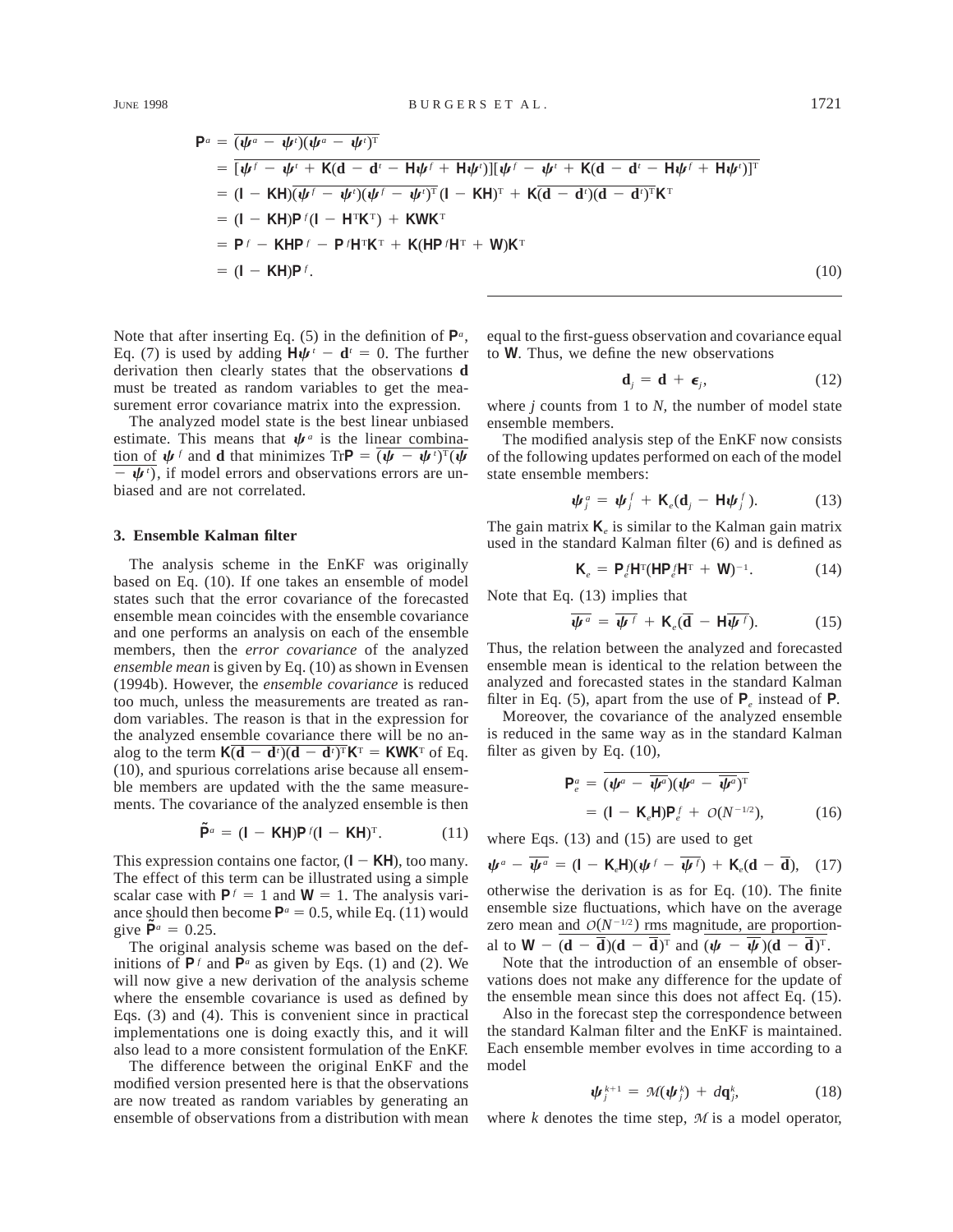and *d***q** is the stochastic forcing representing model errors from a distribution with zero mean and covariance **Q**. The *ensemble covariance* matrix of the errors in the model equations, given by

$$
\mathbf{Q}_e = \overline{(d\mathbf{q}^k - \overline{d\mathbf{q}^k})(d\mathbf{q}^k - \overline{d\mathbf{q}^k})^{\mathrm{T}}} = \overline{d\mathbf{q}^k d\mathbf{q}^{k^{\mathrm{T}}}}, \quad (19)
$$

converges to **Q** in the limit of infinite ensemble size.

The ensemble mean then evolves according to the equation

$$
\overline{\psi^{k+1}} = \overline{\mathcal{M}(\psi^k)}
$$
  
=  $\mathcal{M}(\overline{\psi^k}) + \text{n.l.},$  (20)

where n.l. represents the terms that may arise if *M* is nonlinear. These terms are not present in the traditional Kalman filter. The leading nonlinear term is proportional to the covariance and to the Hessian of *M*, as shown by Cohn (1993).

The covariance of the ensemble evolves according to

$$
\mathbf{P}_{e}^{k+1} = \mathbf{M} \mathbf{P}_{e}^{k} \mathbf{M}^{\mathrm{T}} + \mathbf{Q}_{e} + \text{n.l.,}
$$
 (21)

where **M** is the tangent linear model evaluated at the current time step. This is again an equation of the same form as is used in the standard Kalman filter, except for the extra terms n.l. that may appear if *M* is nonlinear. Implicitly, the EnKF retains these terms also for the error covariance evolution.

Thus if the ensemble mean is used as the best estimate, with the ensemble covariance  $\mathbf{P}_{e}^{fa}$  interpreted as the error covariance  $\mathbf{P}^{f,a}$ , and by defining the model error covariance  $\mathbf{Q}_e = \mathbf{Q}$ , the EnKF and the standard Kalman filter become identical. This discussion shows that there is a unique correspondence between the EnKF and the standard Kalman filter (for linear dynamics), and that one can interpret the ensemble covariances as error covariances while the ensemble mean is used as the bestguess trajectory.

For nonlinear dynamics the so-called extended Kalman filter may be used and is given by the evolution Eqs. (20) and (21) with the n.l. terms neglected. This makes the extended Kalman filter unstable is some situations (Evensen 1992), while the EnKF is stable. In addition, there is no need in the EnKF for a tangent linear operator or its adjoint, and this makes the EnKF very easy to implement for practical applications.

An inherent assumption in all Kalman filters is that the errors in the analysis step are Gaussian to a good approximation. After the last data assimilation step, one may continue the model integrations beyond the time that this assumption is valid. The ensemble mean is not the maximum-likelihood estimate, but an estimate of the state that minimizes the rms forecast error. For example, the ensemble mean of a weather forecast will approach climatology for long lead times, which is the ''best guess'' in the rms sense, although the climatological mean state is a highly unlikely one (Epstein 1969; Leith 1974; Cohn 1993).

The ensemble size should be large enough to prop-

agate the information contained in the observations to the model variables. Going to smaller ensembles, the analysis error becomes larger. Too small ensembles can give very poor approximations to the infinite ensemble case. In those situations, it can be better to go back to optimal interpolation. In the formulation of the EnKF presented here there is a second effect. The finite size flucuations in Eq. (16) tend to make the covariance of the ensemble smaller for smaller ensemble sizes instead of larger. Thus, for too small ensembles, the ensemble covariance underestimates the error covariance substantially. This effect can be monitored by comparing the actual forecasted model data differences to those expected on the basis of the forecasted ensemble covariance. Of course, also a wrong specification of **Q** or **W** or a systematic error in the model will lead to a difference between the ensemble covariance and the error covariance.

#### **4. An example**

An example is now presented that illustrates the analysis step in the original and modified schemes. Further, as a validation of the derivation performed in the previous section the results are also compared with the standard Kalman filter analysis.

For the experiment a one-dimensional periodic domain in *x*, with  $x \in [0, 50]$ , is used. We assume a characteristic length scale for the function  $\psi(x)$  as  $\ell = 5$ . The interval is discretized into 1008 grid points, which means there are a total of about 50 grid points for each characteristic length.

Using the methodology outlined in the appendix of Evensen (1994b), we can draw smooth pseudorandom functions from a distribution with zero mean, unit variance, and a specified covariance given by

$$
\mathbf{P}(x_1 - x_2) = \exp\left[-\frac{(x_1 - x_2)^2}{\ell^2}\right].
$$
 (22)

This distribution will be called  $\Phi(\psi)$  where the functions  $\psi$  have been discretized on the numerical grid.

A smooth function representing the true state  $\psi$ <sup>*t*</sup> is picked from the distribution  $\Phi$ , and this ensures that the true state has the correct characteristic length scale  $\ell$ . Then a first-guess solution  $\psi$ <sup>*f*</sup> is generated by adding another function drawn from the same distribution to  $\psi$ <sup>t</sup>; that is, we have assumed that the first guess has an error variance equal to one and covariance functions as specified by Eq. (22).

An ensemble representing the error variance equal to one is now generated by adding functions drawn from  $\Phi$  to the first guess. Here 1000 members were used in the ensemble. Thus we now have a first-guess estimate of the true state with the error covariance represented by the ensemble.

Since we will compare the results with the standard Kalman filter analysis, we also construct the error co-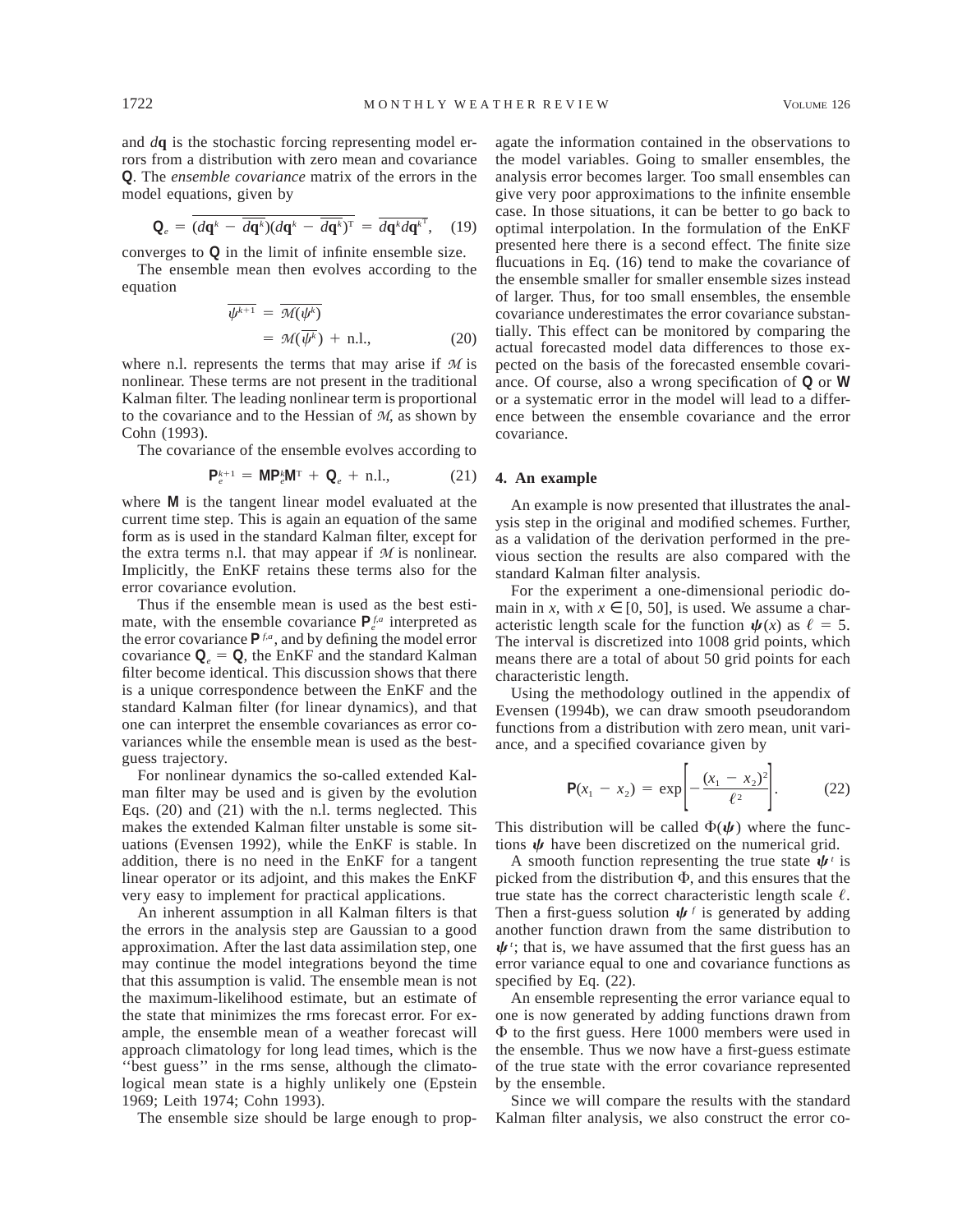

FIG. 1. (Top) The true reference state, the first guess, and the estimates calculated from the different analysis schemes are given. (Bottom) The corresponding error variance estimates.

variance matrix for the first guess by discretizing the covariance function (22) on the numerical grid to form **P** *<sup>f</sup>* .

There are 10 measurements distributed at regular intervals in *x.* Each measurement is generated by measuring the true state  $\psi$ <sup>*t*</sup> and then adding Gaussian distributed noise with mean zero and variance 0.5. This should give a posterior error variance at measurement locations of about 1/3 for the standard Kalman filter and the modified EnKF, while the original version of the EnKF should give a posterior error variance equal to about 1/9.

The parameters used have been chosen to give illustrative plots. The results from this example are given in Fig. 1. The upper plot shows the true state  $\psi^t$ , the first guess  $\psi$ <sup>f</sup>, and the observations plotted as diamonds. The three curves that almost coincide are the

estimates from the original and the new modified EnKF, and the standard Kalman filter analysis. The ensemble estimates are of course the means of the analyzed ensembles. These three curves clearly show that the EnKF gives a consistent analysis for the estimate  $\psi^a$ .

The lower plot shows the corresponding error variances from the three cases. The upper line is the initial error variance for the first guess equal to one. Then there are three error variance estimates corresponding to the original version of the EnKF (lower curve), the new modified EnKF nonsymmetric middle curve, and the standard Kalman filter symmetric middle curve. Clearly, by adding perturbations to the observations, the new analysis scheme provides an error variance estimate that is very close to the one that follows from the standard Kalman filter.

Finally, note also that the posterior variances at the